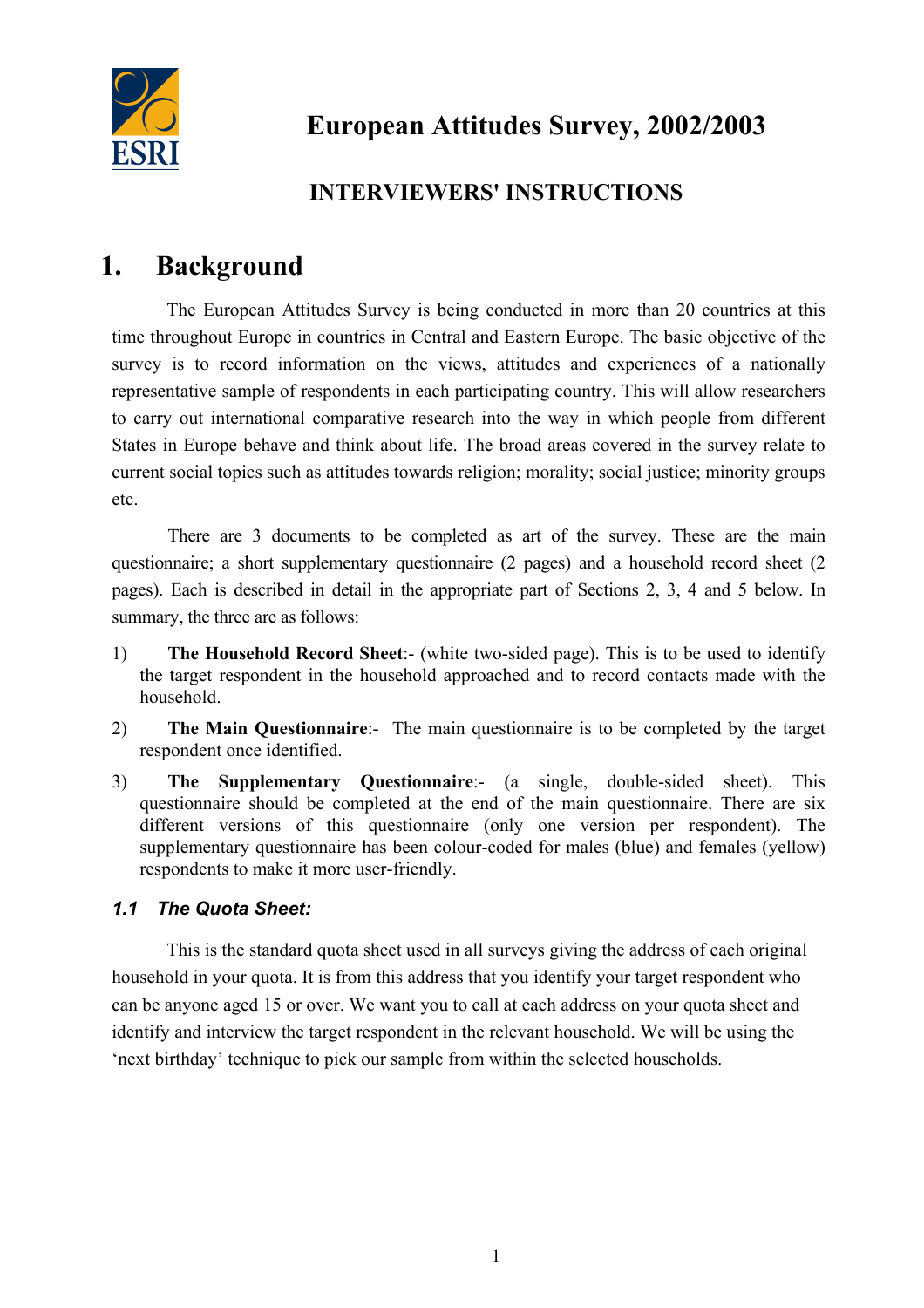#### *1.2 The Target Respondent*

When you make contact with the address given we want you to identify the person in the household who is currently aged 15 years or more and who has the next birthday in the household. Those with their next birthday in this month will be first; then those with a birthday in January, February etc. Those whose birthday falls next November will be last to be picked as a target respondent. It is not the age of the household member on his/her next birthday which is important but the order in which these birthday falls. *It is vitally important for the success of the survey that you interview the target respondent and only the target respondent*. If he/she is not available when you call, try to make an appointment and call back at a time when you can interview him/her in person. If the next birthday target respondent is not available when you make initial contact with the household you cannot substitute with another household member who is available and willing to complete the questionnaire with you. *YOU MUST INTERVIEW THE PERSON WHO IS IDENTIFIED AS HAVING THE NEXT BIRTHDAY ON YOUR FIRST CONTACT WITH THE HOUSEHOLD. DO NOT SUBSTITTUE WITH ANOTHER HOUSEHOLD MEMBER.*

 Throughout this survey we are interested only in private households. We do not want you to include those living in institutions such as hospitals, nursing homes, convents, seminaries, prisons, etc. If you come across an institution on your quota sheet, there is no need to approach it, code as outcome code '17' on your quota sheet.

#### *1.3 Contacting the Respondents*

You should call to each address on your quota sheet. After introducing yourself give a brief outline of what the survey is about. Have a copy of the brochure to hand which you can use to explain what you are doing.

 At all times stress that **this is part of a much larger study which is being conducted throughout all of Europe at the same time**. It is important that we get as good a response as possible. We need to get accurate, reliable and complete information from respondents. Unless we do so we cannot carry out a comparable analysis of the position of Irish respondents relative to their European neighbours.

 When you contact the household stress that **complete confidentiality can be guaranteed.** Under no circumstances will any of the information which respondents provide be associated with their name or address. The sort of report which we produce will contain only generalised statistical information and could not be used, under any circumstances, to identify anyone or relate any details to an individual.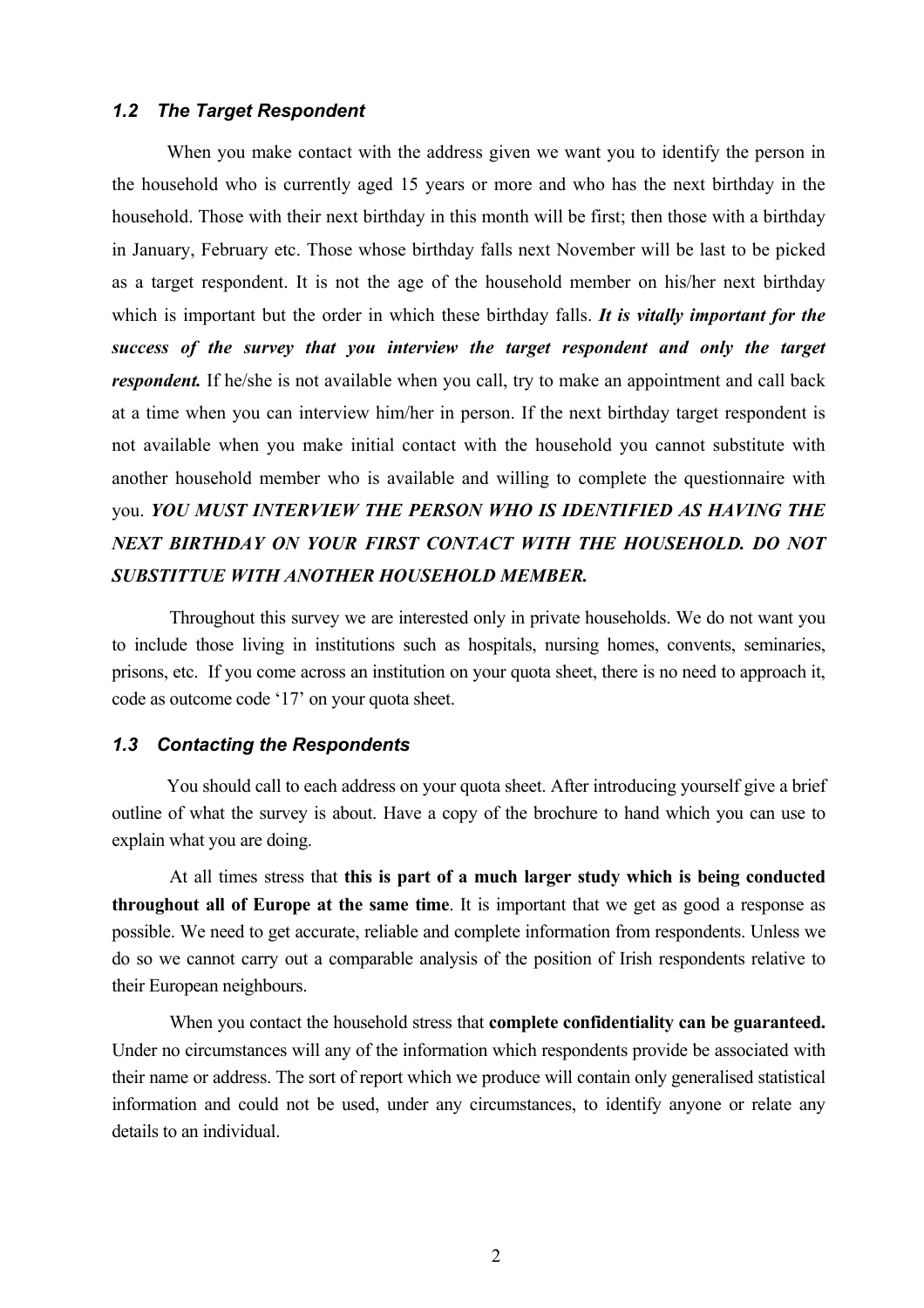#### *1.4 The Sample*

The sample was selected on a random statistical basis from the national Electoral Register.

#### *1.5 The Brochure*

 There is a supply of the little brochures in your supplies. This provides some brief details on the survey. The main purpose of the brochure, however, is to provide the respondent with a name, contact details and a phone number should they wish to talk to us about the survey after you have left the household. You should have a copy of the brochure in your hand when you first contact the household. Use it to help to describe the survey to the household when you first meet the members. Make sure every respondent has a copy of the brochure before you leave the household.

#### *1.6 Prompt 'Cards'*

 There is quite a number of prompt cards for this survey. These have been prepared in the form of a small booklet. It is very important that this is used with each respondent so that we can be sure that each respondent in each participating country throughout Europe is provided with the same prompting for each question. We would point out that Card F11 which shows the full descriptions of the occupation of the respondent's parents is particularly important.

## *2 Household Record Sheet*

 The purpose of the household record sheet is to ensure that we get a complete record of all contacts with the address selected. The final outcome on the record sheet is the one that you will transfer to the quota sheet.

**Date:** is the date of the approach to the address.

**Time:** time of day approach was made.

- **Mode of contact:** This is whether you telephoned or approached the address in person. The first contact will have to be in person.
- **Identified target respondent:** Although you may identify the target respondent early on in your dealings with the household, you may still need to return to complete an interview.

**Outcome**: should be filled in by you in respect of all approaches to the address.

A & B: If you do not manage to get an interview with the target respondent, it would still be very helpful if you can ask questions A & B. However, if you never even get access to the household (e.g. if the address given has been demolished - outcome 15), there is no need to try to estimate these answers.

 It is important that you should complete the household record sheet in respect of all households on your quota sheet – EVEN IF YOU ARE NOT ABLE TO SUCCESSFULLY COMPLETE THE SURVEY WITH THE TARGET RESPONDENT AT THE ADDRESS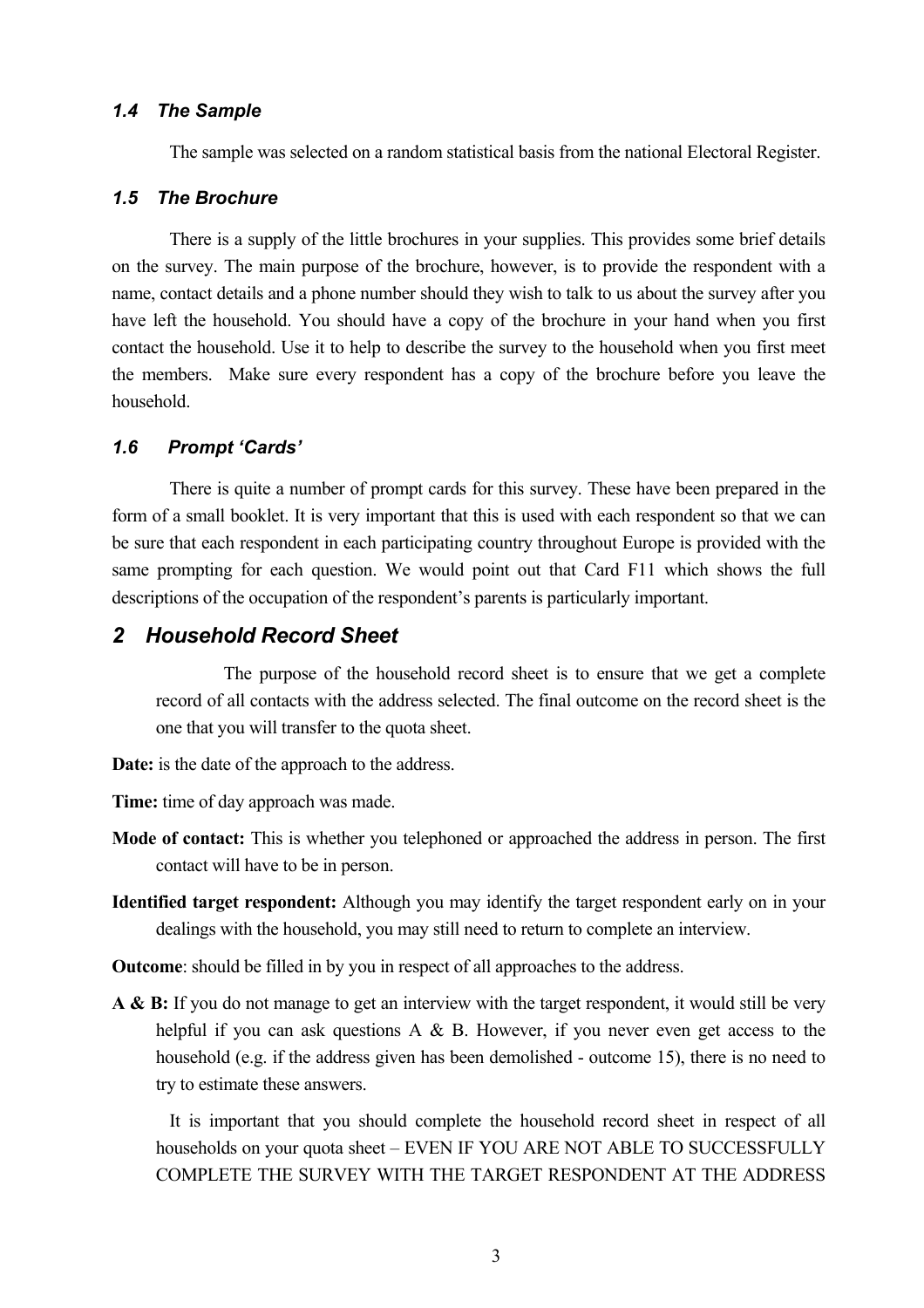IN QUESTION. WE NEED YOU TO COMPLETE A HOUSEHOLD RECORD SHEET IN RESPECT OF EACH OF THE 20 HOUSEHOLDS ON YOUR QUOTA SHEET.

 If you do not complete the questionnaire with the target respondent at the address then you will obviously not be in a position to complete Qs I to O on page 2 of the record sheet. You should, nonetheless, complete the front page and questions A to H of the Record Sheet in respect of all households even those in which the target respondent does not complete the main questionnaire.

## *2.1 General Points*

One main questionnaire will be completed in each household by the target respondent. As noted above a valid target respondent is everyone in the household aged 15 years or over and who has the next birthday person in the household. The questionnaire is divided up into six main sections.

**Section A (A1 – A10):** These questions relate to Media and Social Trust.

**Section B (B1 – B58):** These questions relate to politics including political interest, efficacy, trust, electoral and other forms of participation and party allegiance.

**Section C (C1 – C28):** These questions relate to religion, perceived discrimination and national and ethnic identity.

**Section D (D1 – D62):** These questions relate to immigration and asylum issues, including attitudes, perceptions, policy preferences and knowledge.

**Section E (E1 – E43):** These questions relate to involvement as a citizen, including membership of organisations, family and friendship bonds and citizenship values.

**Section F (F1 – F70):** These questions include a profile of the household composition, age, sex education and occupational details of the respondent, partner, parents, household income and marital status.

#### *2.2 Specific Points:*

**Area code and respondent code:** Fill in the Area code and respondent code (from the quota sheet); your own code number, name; date and time interview began. Record time on a 24-hour clock basis.

#### **Section A**

**A1 – A6.** If the respondent answers 'no time at all' to A1, there is no need to ask A2, likewise, for A3 and A4; A5 and A6.

#### **Section B**

**B28:** Left is traditionally liberal political opinions and right is traditionally seen as conservative political views.

#### **Section C**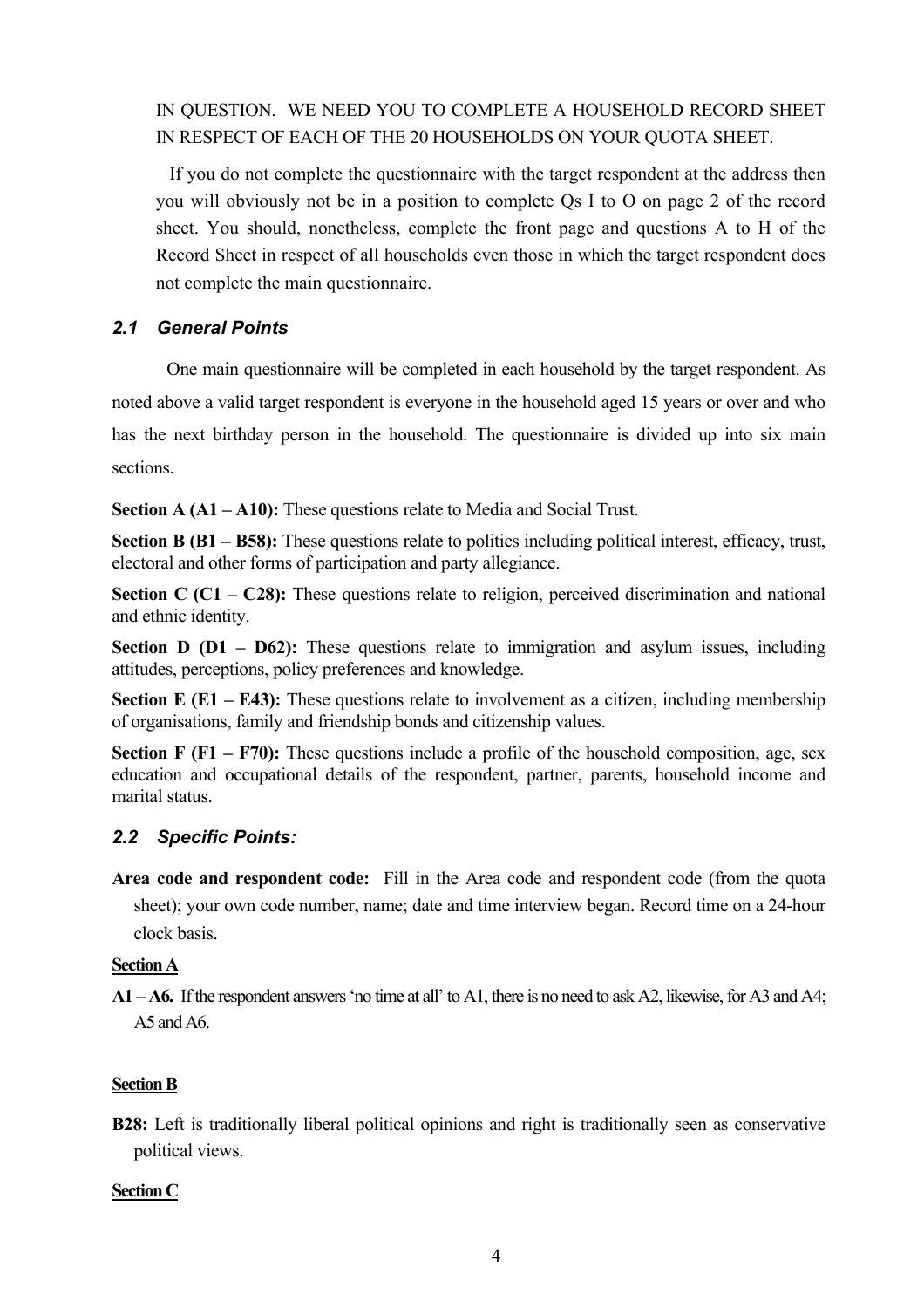- **C10 & C12:** Make sure you ask about specific denominations, (i.e. Roman Catholic rather than Christian).
- **C17:** Tick all that apply here. If the respondent names a group that is not on the list, code to 'other' and write in the specific group.
- **C19:** If the respondent holds more than one citizenship, write in both here (even if one of these citizenships is Irish).

#### **Section D**

**D56:** This is basically a perceived percentage of all people living in Ireland who were not born in Ireland. If the respondent says 4 ½ percent, write this in as a fraction rather than as a decimal.

#### **Section E**

**E1 – E12:** There are 12 types of organisations included in these questions. We ask, regarding each of the items on the list, (a) whether the respondent has any links with the organisation; and (b) if they do (i.e. answers 1-4) if they have any personal friends in these organisations. Please take your time with this question to ensure that the respondent considers each one. You must make sure that 0, 1, 2, 3, or 4 is circled in respect of each of the 12 organisations under column (a). You should also circle 1 or 2 in column (b) in respect of those which have a code '1-4' in column (a).

#### **Section F**

- **F1 F4:** These questions provide us with some details of the respondent's household. Please use the relationship card to assign relationship codes to each member of the household in respect of the respondent.
- **F6:** If the respondent is still in education, code the highest level of education completed so far.
- **F8a & F8b:** The respondent can tick more than one activity in F8a and their main activity in F8b.
- **F21:** Please try to be as specific as possible (e.g. if the respondent is a teacher, are they primary or secondary?)
- **F39:** If the respondent answers that there are no qualifications or training needed for their partner's job, please write 'none' rather than leaving blank.
- **F67 F70:** These answers are given here for your own information, in case a respondent asks you at the end of the survey. If they do not know the answers themselves there is no need to prompt.
- **F67:** The current Minister for Foreign Affairs is Brian Cowen (Fianna Fáil)
- **F68:** The current Minister for Justice is Michael McDowell (Progressive Democrats)
- **F69:** There are currently fifteen members of the European Union.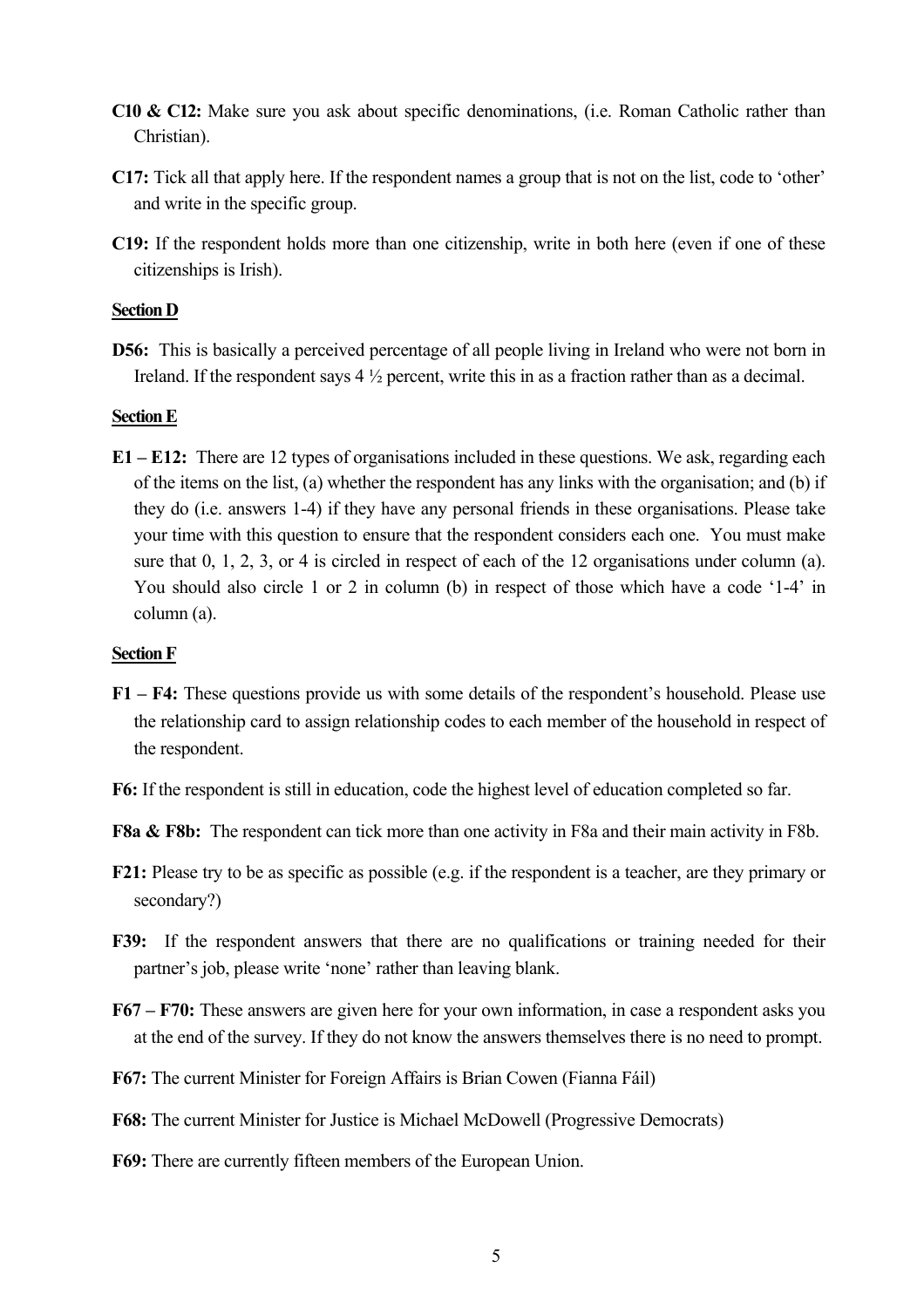**F70:** China, France, Federation of Russian Republics (Russia), United Kingdom and United States of America hold the five permanent seats on the Security Council of the United Nations.

# *3 The Supplementary Questionnaire*

#### *3.1 General Points*

 The supplementary questionnaire should be administered to the target respondent at the end of the main questionnaire. It can be completed by you with the respondent or it can be left to be completed after you have gone. If the interview has gone well and if the respondent does not seem to be tired of the process it is possible to run the supplementary questionnaire through with the main survey. If the respondent seems tired or to prefer to break off the interview at the end of the main survey suggest that you leave the supplementary survey. If the questionnaire is left behind, please try to arrange a time with the respondent when you will call back to collect it. You do not have to meet with the respondent when you call back. They could complete the supplementary questionnaire and, for example, leave it for collection on the hall table for you to pick it up. You do not have to meet with the respondent at that time. Alternatively, you could leave it with the respondent along with a pre-paid envelope back to the ESRI and ask the respondent to post it back when he/she has completed it.

There is a total of 12 versions of the supplementary questionnaire, six for males and six for females. Only one supplementary questionnaire needs to be completed in respect of each main questionnaire completed. The supplementary questionnaires are each numbered 1 to 6 at the top right hand corner. The number of the relevant questionnaire for administering to each target respondent is printed on your quota sheet. It is important that you administer the relevant supplementary questionnaire to the respondent. The gender of the respondent determines whether or not you should administer a yellow (female) or blue (male) version. It is important that you administer the relevant supplementary questionnaire number to each respondent.

*Make sure that you transfer the area code, respondent code and your interviewer number from the main questionnaire to the supplementary questionnaire.*

## *3.2 Specific Points:*

**A to U:** The first set of questions A to U appear on all the supplementary questionnaires. The difference in the male and female versions of the supplementary questionnaires lies in this first set of questions. In the female form of the supplementary questionnaire the questions refer to the female pronoun – her. In the male version of the survey these initial questions refer to the male pronoun – his. This is the only difference in the male and female versions of the supplementary questionnaires.

#### **HS1 to HS36.**